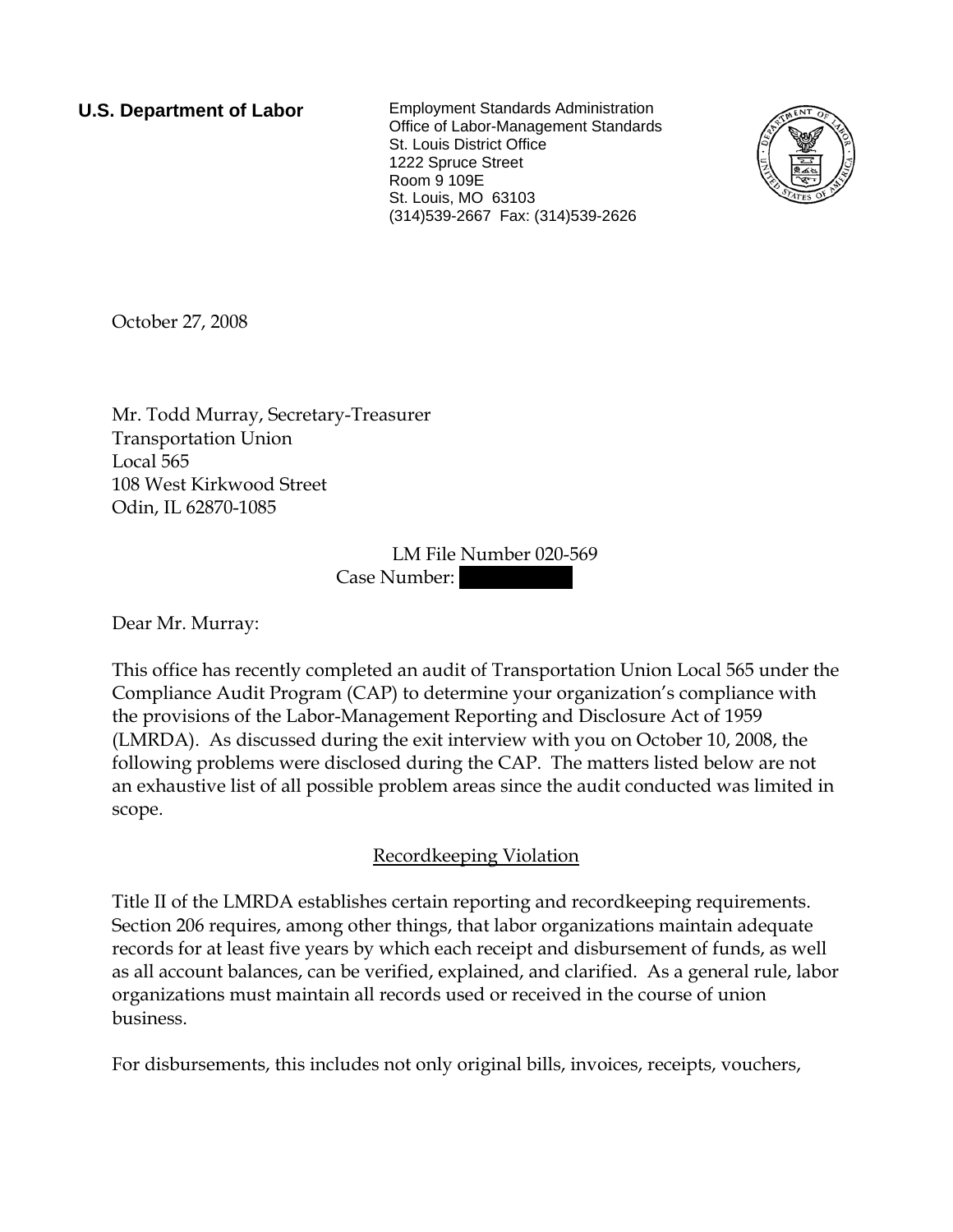Mr. Todd Murray October 27, 2008 Page 2 of 4

and applicable resolutions, but also documentation showing the nature of the union business requiring the disbursement, the goods or services received, and the identity of the recipient(s) of the goods or services. In most instances, this documentation requirement can be satisfied with a sufficiently descriptive expense receipt or invoice. If an expense receipt is not sufficiently descriptive, a union officer or employee should write a note on it providing the additional information. For money it receives, the labor organization must keep at least one record showing the date, amount, purpose, and source of that money. The labor organization must also retain bank records for all accounts.

The audit of Local 565's 2007 records revealed the following recordkeeping violation:

No Record of Meeting Minutes

You advised OLMS that Local Chairman Legislative Representative Ron Caldwell receives reimbursements for expenses and a monthly salary of \$225.00. Section V of Local 565's bylaws requires that disbursements, except for the president's monthly salary of \$15.00; secretary-treasurer's monthly salary of \$300.00; postage; and flowers for deceased members not to exceed \$50.00, shall be approved by the local before the disbursements are made. The union must keep a record, such as meeting minutes, to show the current salary authorized by the entity or individual in the union with the authority to establish salaries. In addition, minutes of all membership or executive board meetings must report any disbursement authorizations made at those meetings.

Based on your assurance that Local 565 will retain adequate documentation in the future, OLMS will take no further enforcement action at this time regarding the above violations.

## Reporting Violations

The audit disclosed a violation of LMRDA Section 201(b), which requires labor organizations to file annual financial reports accurately disclosing their financial condition and operations.

The Labor Organization Annual Report Form LM-3 filed by Local 565 for fiscal year ending December 31, 2007 revealed the following reporting violation:

Failure to Report Receipts and Disbursements Accurately